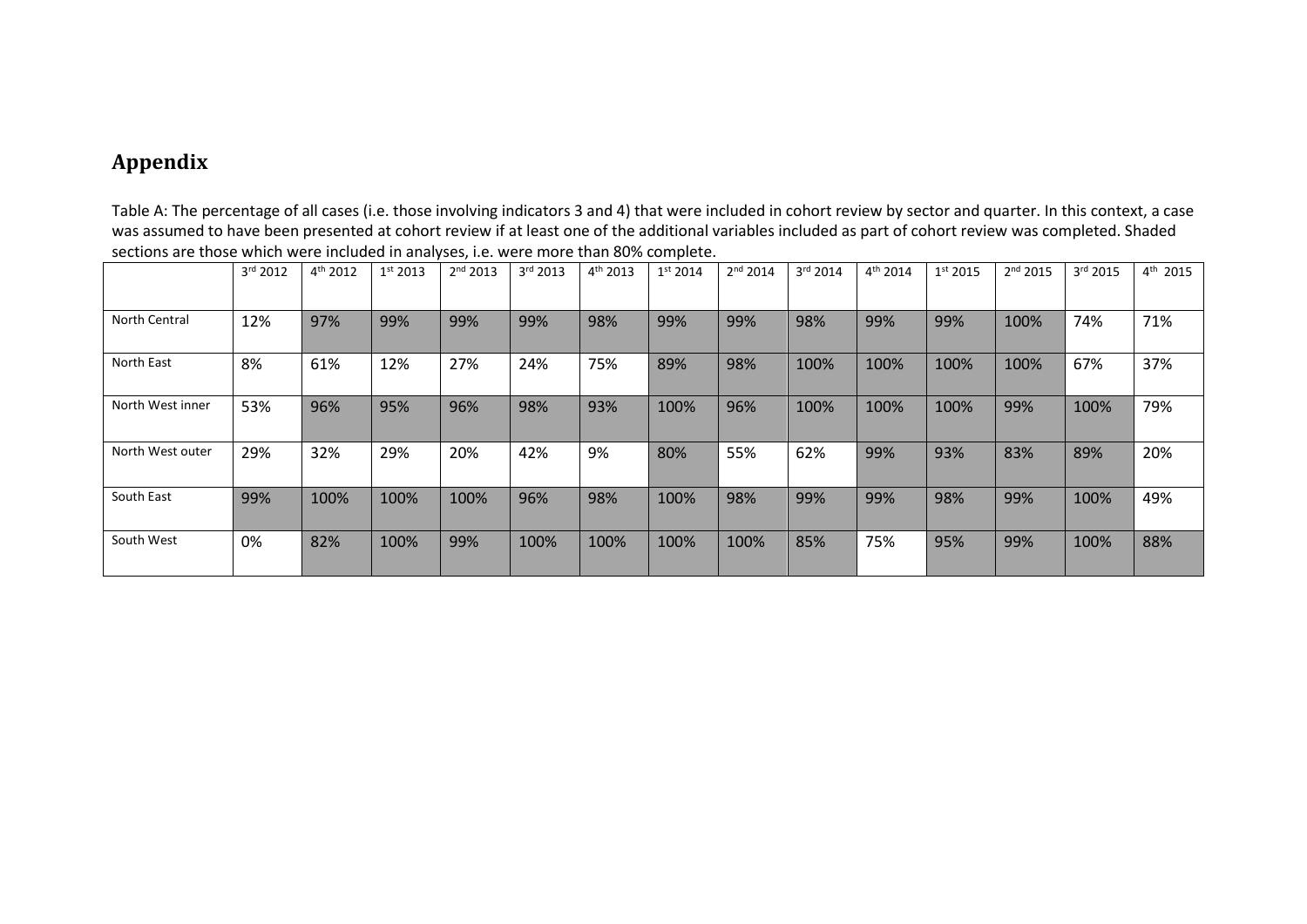Table B: The percentage of all pulmonary cases (i.e. for indicators 1 and 2) that were included in cohort review by sector and quarter. In this context, a case was assumed to have been presented at cohort review if at least one of the additional variables included as part of cohort review was completed. Shaded sections are those which were included in analyses, i.e. had a completeness of over 80%.

|                  | 3rd 2012 | 4 <sup>th</sup> 2012 | 1 <sup>st</sup> 2013 | 2 <sup>nd</sup> 2013 | 3rd 2013 | 4 <sup>th</sup> 2013 | 1 <sup>st</sup> 2014 | 2 <sup>nd</sup> 2014 | 3rd 2014 | $4^{th}$ 2014 | 1 <sup>st</sup> 2015 | 2 <sup>nd</sup> 2015 | 3rd 2015 | $4^{th}$ 2015 |
|------------------|----------|----------------------|----------------------|----------------------|----------|----------------------|----------------------|----------------------|----------|---------------|----------------------|----------------------|----------|---------------|
|                  |          |                      |                      |                      |          |                      |                      |                      |          |               |                      |                      |          |               |
| North Central    | 9%       | 95%                  | 100%                 | 98%                  | 100%     | 96%                  | 100%                 | 98%                  | 98%      | 97%           | 100%                 | 100%                 | 73%      | 77%           |
| North East       | 14%      | 94%                  | 22%                  | 42%                  | 30%      | 86%                  | 97%                  | 99%                  | 100%     | 100%          | 100%                 | 100%                 | 66%      | 40%           |
| North West inner | 46%      | 96%                  | 98%                  | 93%                  | 97%      | 91%                  | 100%                 | 97%                  | 100%     | 100%          | 100%                 | 100%                 | 100%     | 73%           |
| North West outer | 50%      | 43%                  | 43%                  | 34%                  | 76%      | 9%                   | 91%                  | 74%                  | 84%      | 98%           | 91%                  | 86%                  | 91%      | 16%           |
| South East       | 98%      | 100%                 | 100%                 | 100%                 | 98%      | 98%                  | 100%                 | 96%                  | 100%     | 98%           | 97%                  | 100%                 | 100%     | 42%           |
| South West       | 0%       | 75%                  | 100%                 | 100%                 | 100%     | 100%                 | 100%                 | 100%                 | 82%      | 84%           | 96%                  | 100%                 | 100%     | 86%           |